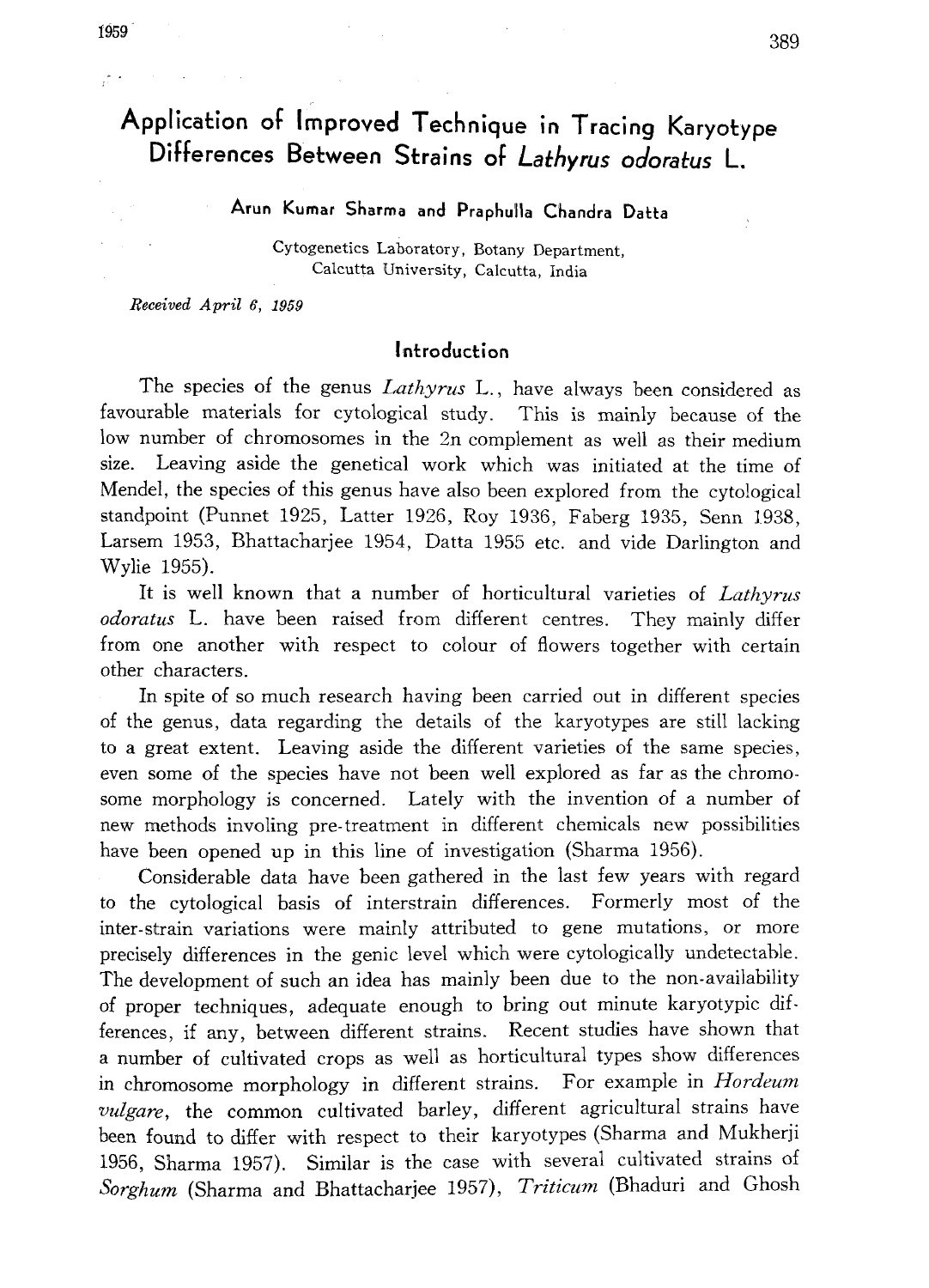1954) as well as Secale (Bose 1956). These studies, mainly aided with improved methods, clearly suggest that structural changes of chromosomes are also associated with the evolution of agricultural strains of the same species.

Lathyrus odoratus, as has been pointed out, contains a number of horticultural varieties. No work has yet been carried out to find out how far karyotypic changes or minute undetectable gene mutations have con tributed to the origin of these varieties.

The solution to this problem obviously lies in the thorough analysis of the karyotypes of the different strains of L. odoratus, the common sweet pea. It is however to be admitted that any karyotypic difference, if found, does not necessarily mean that the same is solely to be considered responsible for interstrain differences in external phenotypic characters. Even then such studies provide at least important clues as to the problem of origin of the different varieties and strains of the same species. With this consideration in view, the present study deals with the karyotype analysis in details of the fourteen different varieties of L. odoratus.

### Materials and methods

Fourteen different pure strains of Lathyrus odoratus L. were collected from a commercial Nursery of Calcutta. The varieties used in the present investigation are:

-1) "Blue Bird" with violet-blue flowers. 2) "Blue Danube" with lavender-blue flowers. 3) "Blue flakes" with blue flakes on white flowers. 4) "Chevalier" with rose-pink flowers. 5) "Daphne" with soft salmon-pink flowers. 6) "Early Marine" with early flowering clear blue flowers. 7) "Grey flakes" with grey flakes on chocolate -blue flowers. 8) "Harmony" with pale blue flowers. 9) "Lavender Glory" with lavender-coloured flowers. 10) "Mariner" with deep blue flowers (not early). 11) "Oriental" with deep primrose coloured flowers. 12) "Princess Blue" with rich belladonna blue large flowers. 13) "Princess Rose" with rosy white coloured flowers. 14) "Princess White" with pure white flowers which are yellow in the bud stage.

In addition to flower characters, the different varieties also differ in other morphological quantitative and qualitative features e.g. size and shape of leaves, colour of tendrils, colour of veins, thickness of leaves, nature of leaf surface, nature of stems etc.

For the study of somatic chromosomes of all the varieties mentioned above, seeds were germinated in separate pots in a mixture of clay, sand and sawdust. Several techniques involing prefixation with oxyquinoline (Sharma and Ghosh 1950), aesculin (Sharma and Sarkar 1955) and para dichlorobenzene (Sharma and Mookerjea 1955) for varying periods, then fixing and hydrolysing by heating in a mixture of  $2\%$  aceto-orcein solution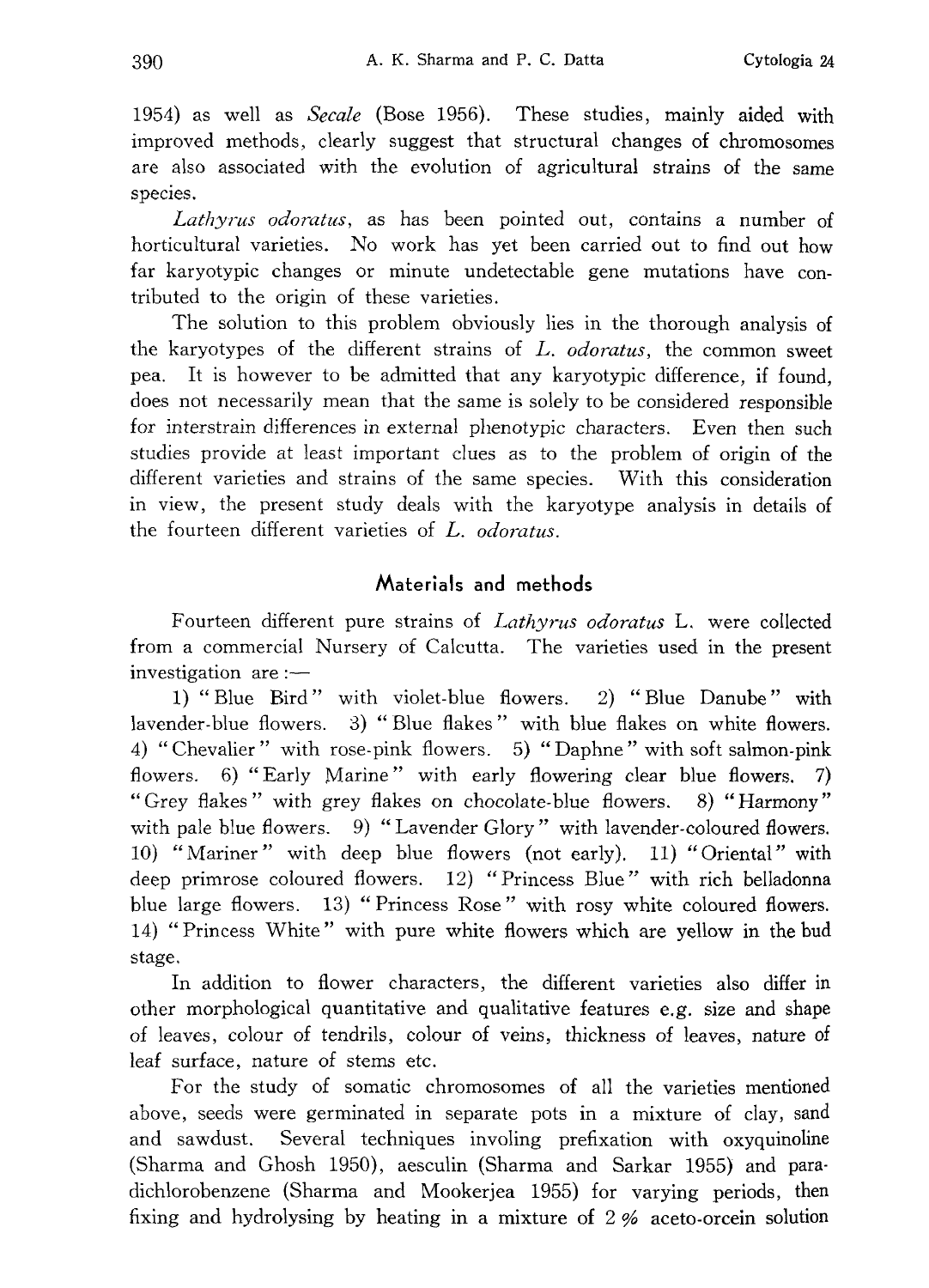and normal hydrochloric acid in the proportion of 9:1 for about 3 seconds and finally smearing in 1% aceto-orcein solution were tried. The best result was however obtained by prefixation with paradichlorobenzene for one hour only and then hydrolysing and smearing by the above-mentioned procedures.

Observations were made under oil-immersion lens with 1.3 o.e. apochromatic objective and  $\times$ 12.5 eye-piece and the Camera lucida drawings were made with the same combination of lenses at a table magnification of  $\times$  3000 approximately.

**Observations** 

General. Though all the varieties belong to a single species their chromosome complements are distinctly different in morphological nature.



Fig. 1. Histogram of the amount of chromatin matter per length present in the haploid sets of the different varieties of Lathyrus odoratus.

The chromosomes possess median to submedian primary constrictions. Second ary constrictions are present at least in one pair of chromosomes in each complement. The positions of both the constrictions vary in different chromo somes of the same complement and in different varieties. As has been previously reported (Latter 1926, Datta 1955), the chromosome number in all varieties is  $2n=14$ .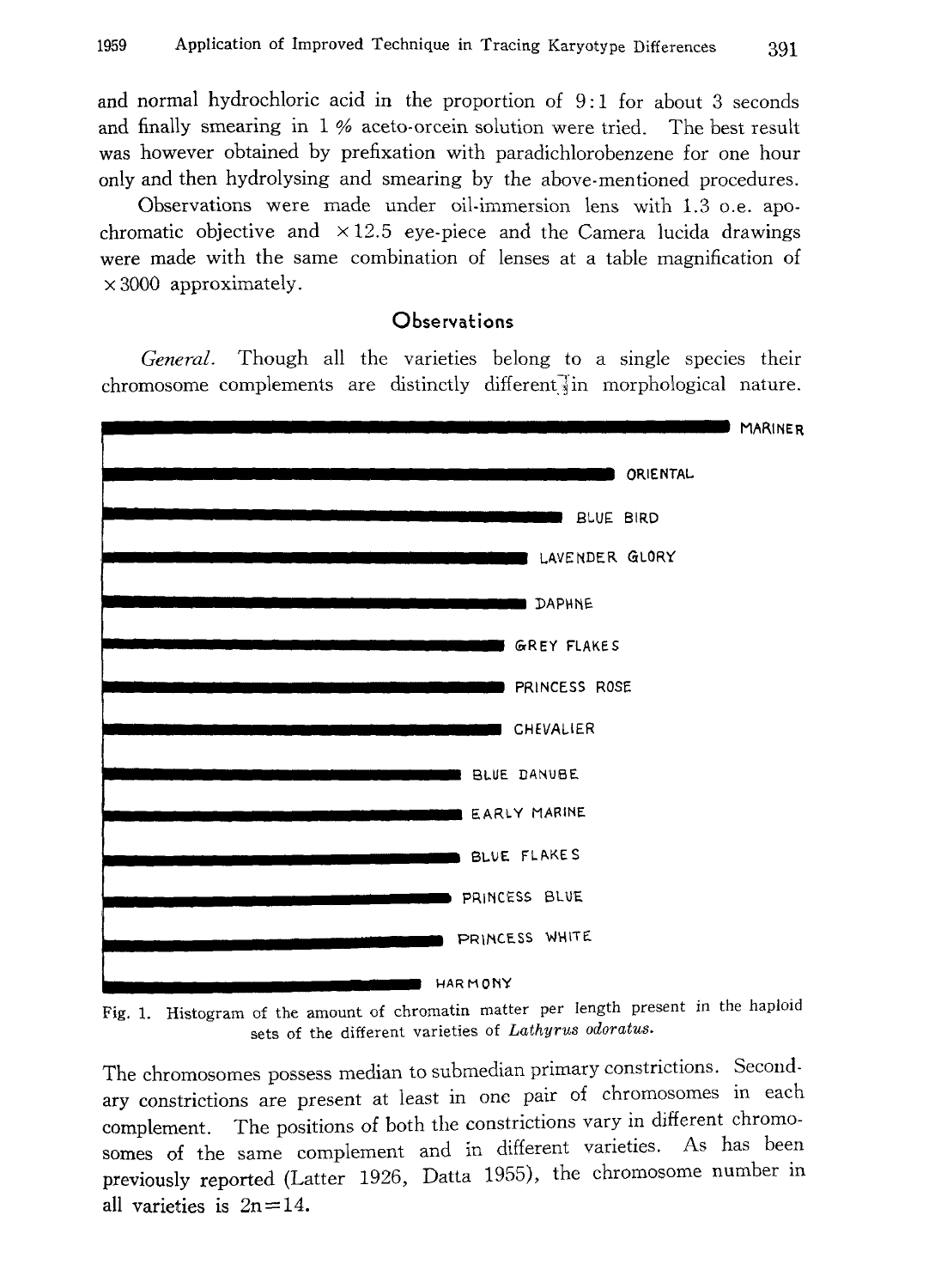The range of length of chromosomes in different varieties examined is 3.34  $\mu$  to 11.00  $\mu$ . The total amount of chromatin matter is slightly different in different varieties, the variety "Mariner" possessing the largest amount and the variety "Harmony" the smallest (Fig. 1). The number of secondary constrictions is highest in "Blue Bird" and lowest in "Chevalier", "Harmony" and "Princess White". The following table will indicate these features:-

|                | Variety        | Total<br>chromatin<br>length<br>(haploid) | Primary<br>constrictions          | Number of<br>secondary<br>constrictions<br>in 2n set. |
|----------------|----------------|-------------------------------------------|-----------------------------------|-------------------------------------------------------|
| $\mathbf{1}$ . | Blue Bird      | 45.84 $\mu$                               | median and submedian              | eight                                                 |
| 2.             | Blue Danube    | 35.84 $\mu$                               | median, submedian and subterminal | four                                                  |
| 3.             | Blue flakes    | $35.19 \mu$                               | median and submedian              | six                                                   |
| 4.             | Chevalier      | 39.75 $\mu$                               | median to nearly subterminal      | two                                                   |
| 5.             | Daphne         | 42.50 $\mu$                               | median and submedian              | four                                                  |
| 6.             | Early Marine   | 35.84 $\mu$                               | median and submedian              | four                                                  |
| 7.             | Grey flakes    | 39.93 $\mu$                               | median to nearly subterminal      | six                                                   |
| 8.             | Harmony        | $31.83 \mu$                               | median and submedian              | two                                                   |
| 9.             | Lavender Glory | $42.66 \mu$                               | median to submedian               | six                                                   |
| 10.            | Mariner        | $62.50 \mu$                               | median to subterminal             | four                                                  |
| 11.            | Oriental       | 51.08 $\mu$                               | median to submedian               | four                                                  |
| 12.            | Princess Blue  | 34.50 $\mu$                               | median to nearly subterminal      | four                                                  |
| 13.            | Princess Rose  | 39.83 $\mu$                               | median to submedian               | four                                                  |
| 14.            | Princess White | 34.00 $\mu$                               | median to nearly subterminal      | two                                                   |

|  | `able |  |  |
|--|-------|--|--|
|  |       |  |  |

Size difference within a complement is not marked and the chromosomes from a more or less graded series. On the basis of their relative size and positions of primary and secondary constrictions, the chromosomes can be divided into the following distinct types (Fig. 2):



Fig. 2. Idiogram showing the different types of chromosomes present.

Type A  $(6.50 \mu \text{ to } 11.00 \mu \text{ approx.})$ : A long chromosome type with two constrictions, one primary and one secondary, situated very close together, one at nearly submedian and the other at submedian positions.

Type B  $(6.00 \mu \text{ to } 6.50 \mu \text{ approx.})$ : A long chromosome type with two.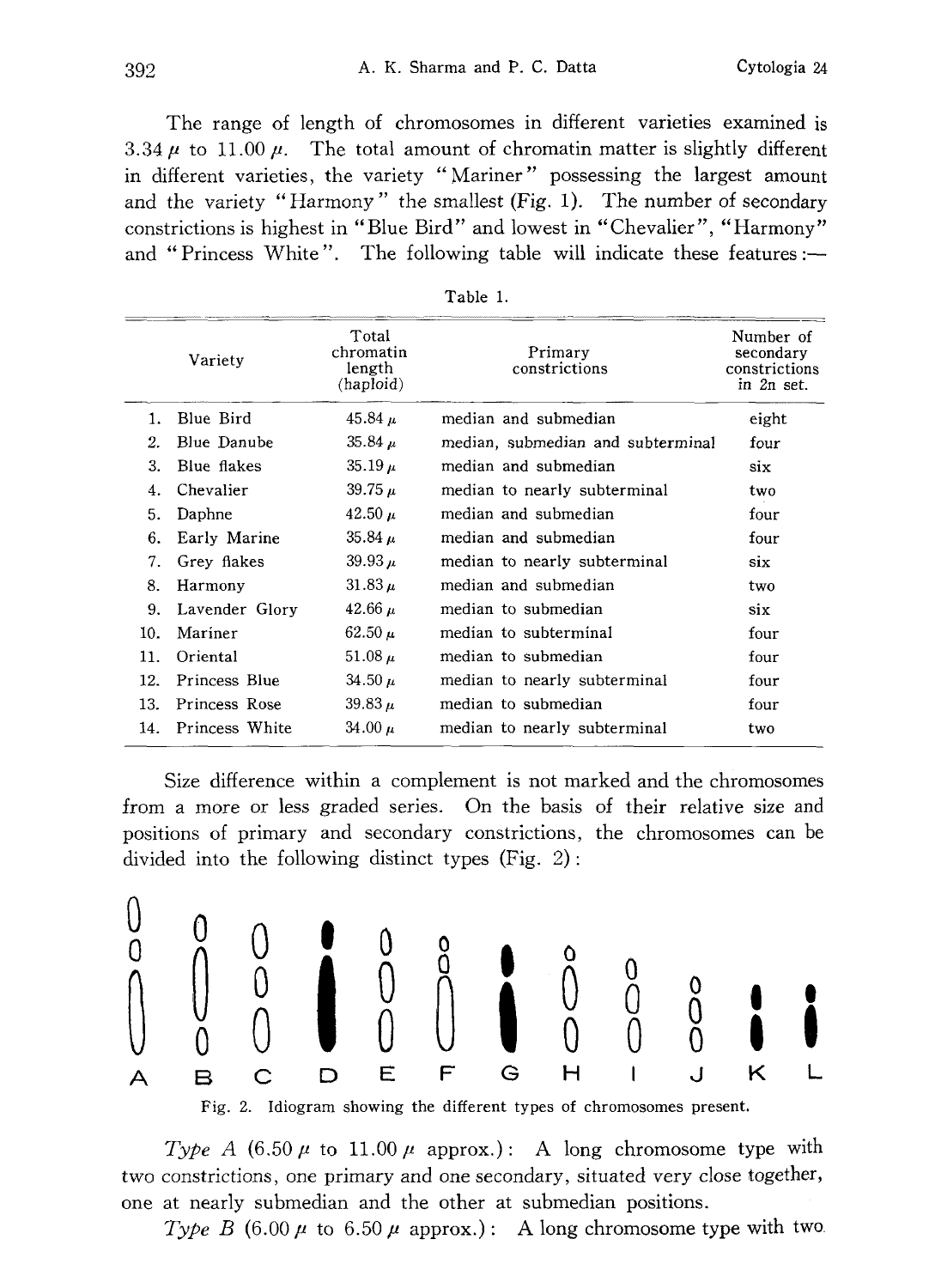constrictions, primary and secondary, situated at submedian position at the two opposite ends of the chromosome.

Type C (6.50  $\mu$  to 8.50  $\mu$  approx.): A long to medium-sized chromosome type with two constrictions, one primary and one secondary, one nearly submedian and the other submedian in position.

Type D (4.50  $\mu$  to 9.50  $\mu$  approx.): A long to medium-sized chromosome type with a submedian primary constriction.

Type E (5.00  $\mu$  to 9.00  $\mu$  approx.): A long to medium-sized type of chromosome with two constrictions, primary and secondary, one nearly median and the other nearly submedian in position.

Type F (6.5  $\mu$  to 7.0  $\mu$  approx.): A long to nearly medium-sized chromosome type with two constrictions, primary and secondary, one nearly sub median in position and the other located in the middle of the shorter arm.

Type G (3.50  $\mu$  to 8.00  $\mu$  approx.): A medium-sized chromosome with submedian (or nearly subterminal) to nearly median primary constrictions.

Type H  $(6.00 \mu)$  to 6.60  $\mu$  approx.): A medium-sized chromosome with two constrictions, primary and secondary, one nearly submedian in position and the other subterminal at the distal end of the longer arm.

Type I (6.00  $\mu$  to 7.00  $\mu$  approx.): A nearly medium-sized chromosome with two constrictions, primary and secondary, one nearly submedian in position and the other located at the middle of the longer arm.

Type J (4.50  $\mu$  to 5.50  $\mu$  approx.): A nearly medium-sized to nearly short chromosome with two constrictions, primary and secondary, one median and the other submedian to nearly submedian in position.

Type K  $(3.34 \mu \text{ to } 6.00 \mu \text{ approx.})$ : Nearly short to short chromosomes with nearly median to nearly submedian primary constrictions.

Type L (3.50  $\mu$  to 4.00  $\mu$  approx.): Nearly short to short chromosomes with submedian to nearly subterminal primary constrictions.

On the basis of the above description of chromosome types, the karyo types of each variety have been discussed. The detailed karyotype analysis for each variety is given below:

1) Variety "Blue Bird"

Slight size difference amongst the chromosomes of this variety is present which ranges from 5.35  $\mu$  to 8.50  $\mu$  approximately. The karyotype of this variety may be represented in the formula-2A, 6C, 2G, 4K. Out of these four types of chromosomes, two types (A and C) involving four pairs of chromosomes are with secondary constrictions. The chromosomes of this variety are broadly of the following classes (Figs. 3 and 4):

1. Four pairs of chromosomes with secondary constrictions, one of A and three of C types.

2. Three pairs of chromosomes with submedian primary constrictions, one of G and two of K types.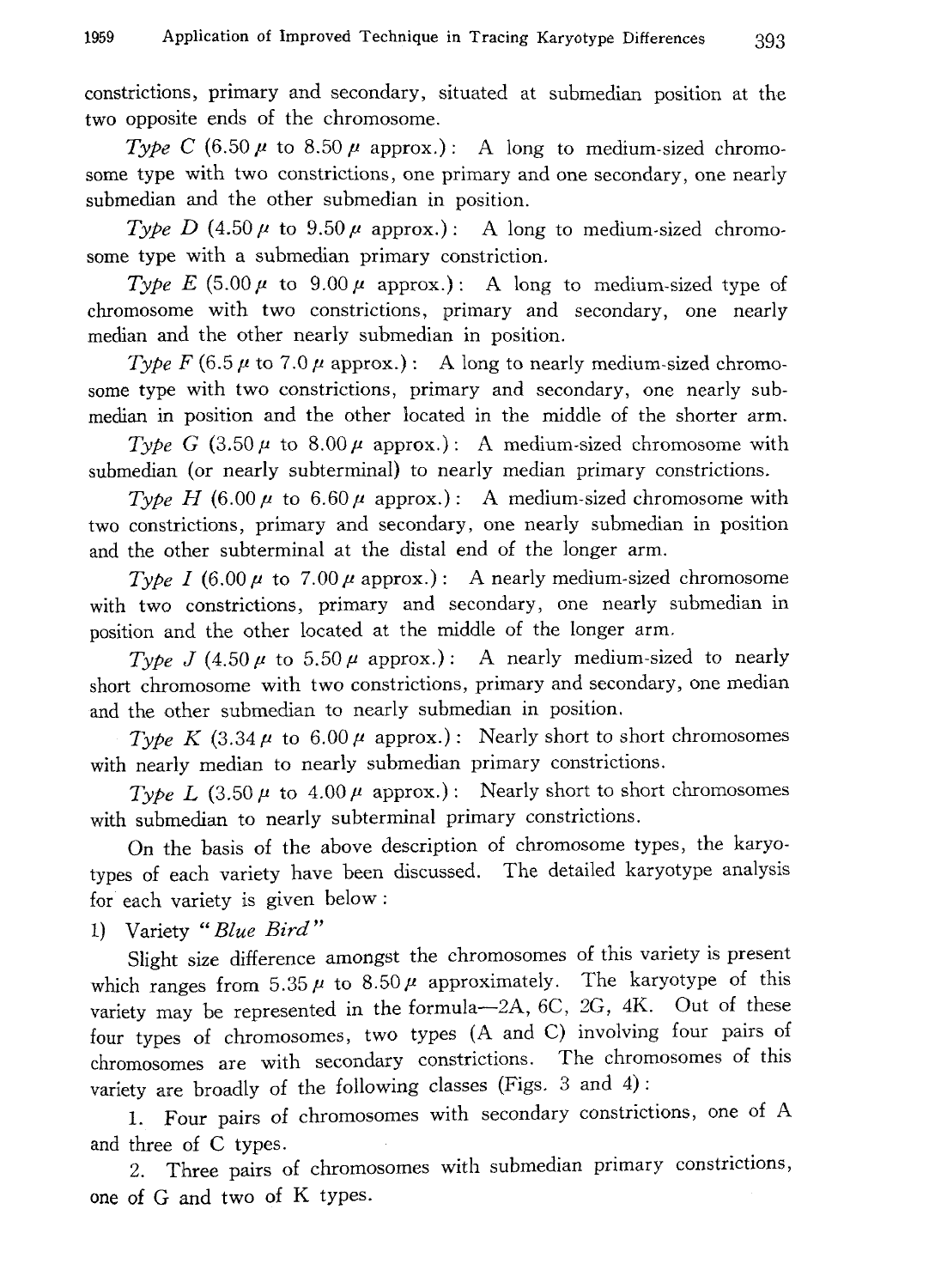The different chromosome pairs have got different lengths e.g. A-6.67 $\mu$ , C-6.67  $\mu$  to 8.50  $\mu$ , G-6.50  $\mu$  and K, 5.35  $\mu$  approximately.

2) Variety "Blue Danube"

Slight size difference amongst the chromosomes of this variety is present which ranges from  $4.00 \mu$  to 6.67  $\mu$  approximately. The karyotype of this variety may be represented in the formula $-2C$ ,  $2E$ ,  $4D$ ,  $2G$ ,  $4K$ . Out of these five types of chromosomes, two types (C and E) involving two pairs are with secondary constrictions. The chromosomes of this variety are broadly of the following classes (Figs. 5 and 6):

1. Two pairs of long to medium chromosomes bearing secondary con. strictions, one of E and one of C types.

2. Two pairs of long to medium-sized chromosomes without secondary constriction which are of D type.

3. One pair of nearly medium-sized chromosomes of G type.

4. Two pairs of nearly short chromosomes of K type.

The different chromosome pairs have got different lengths: e.g.  $C$ -6.50  $\mu$ , E-6.67  $\mu$ , D-6.00  $\mu$ , G-5.20  $\mu$ , K-4.00  $\mu$  approximately.

3) Variety "Blue Flakes"

Slight size-difference amongst the chromosomes of this variety is present which ranges from  $4.00 \mu$  to 6.50  $\mu$  approximately. The karyotype of this variety may be represented in the formula-2D, 4E, 2J, 2K, 4L. Out of these five types of chromosomes, one type (E) involving three pairs possesses secondary constrictions. The chromosomes of this variety are broadly of the following classes (Figs. 7 and 8):

1. One pair of long chromosomes of D type.

2. Three pairs of long to medium-sized chromosomes with secondary constrictions, two of E type and one of J type.

3. Three pairs of nearly short chromosomes, one of K and two of L types.

The different chromosome pairs have got different lengths, e.g.  $D$ -6.50 $\mu$ , E-5.50  $\mu$  to 6.20  $\mu$ , J-5.00  $\mu$ , K, 4.34  $\mu$ , L-3.85  $\mu$  to 4.00  $\mu$  approximately. 4) Variety "Chevalier"

Slight size difference amongst the chromosomes of this variety is present, which ranges from  $4.50 \mu$  to  $6.70 \mu$  approximately. The karyotype of this variety may be represented in the formula-2D, 6G, 2I, 4K. Out of these four types of chromosomes, one type (I) involving one pair possesses secondary constrictions. The chromosomes of this variety are broadly of the following classes (Figs. 9 and 10):

1. One pair of long chromosomes of D type.

2. One pair of nearly medium-sized chromosomes with secondary con strictions of I type.

3. Three pairs of medium-sized chromosomes of G type.

4. Two pairs of nearly short chromosomes of K type.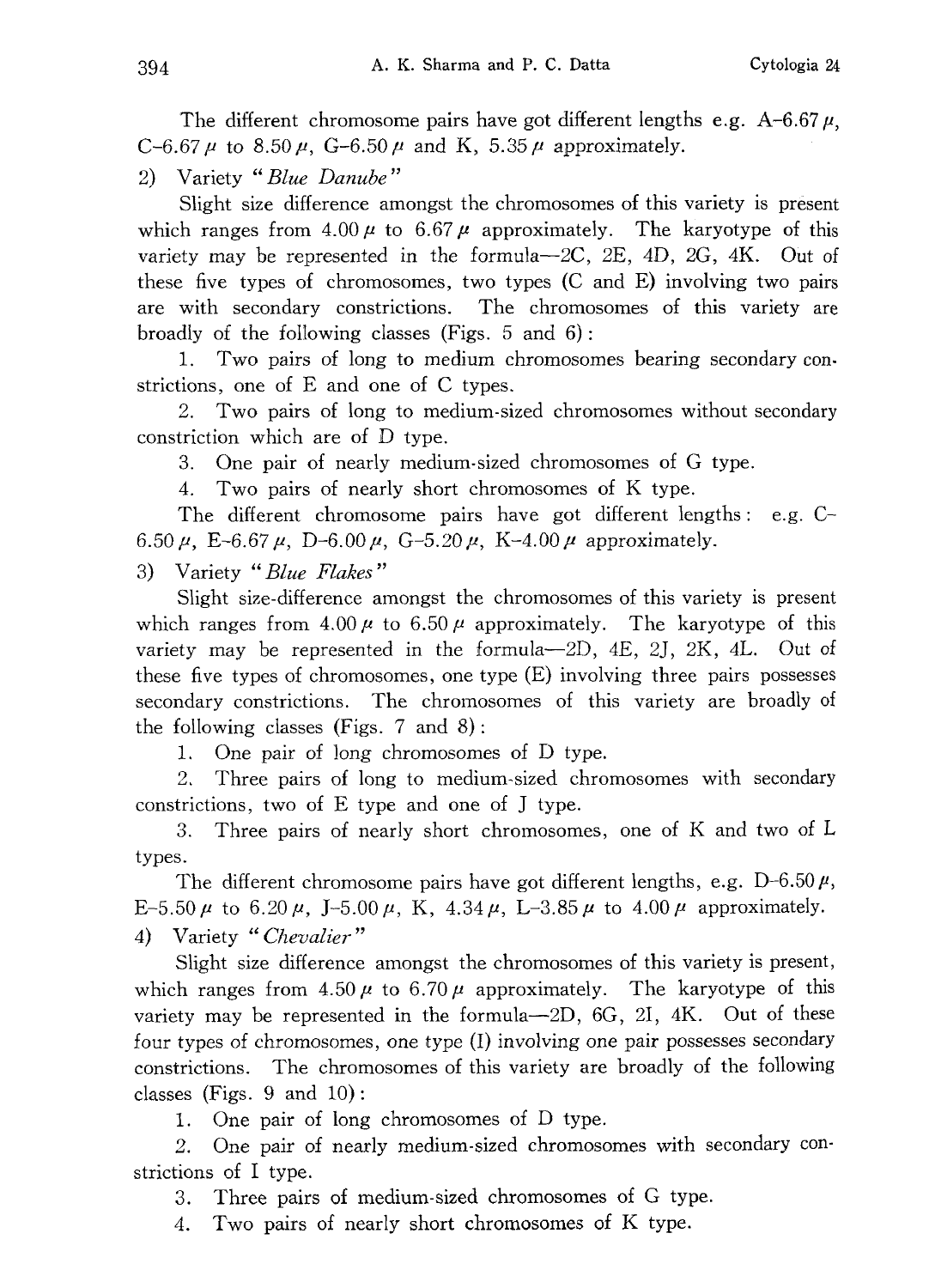The different chromosome pairs have got different lengths; e.g. I 6.70 $\mu$ , I-6.50 $\mu$ , G-6.67 $\mu$  to 6.50 $\mu$ , K-4.50 $\mu$  approximately.

5) Variety "Dophne"

Slight size difference amongst the chromosomes of this variety is pres



Figs. 3-16. 3 and 4, var. Blue bird-somatic metaphase plate and idiogram respectively. 5 and 6, var. Blue Danube-somatic metaphase and idiogram. 7 and 8, var. Blue flakessomatic metaphase and idiogram. 9 and 10, var. Chevalier-somatic metaphase and idiogram respectively. 11 and 12, var. Daphne somatic metaphase and idiogram. 13 and 14, var. Early Marine-somatic metaphase and idiogram. 15 and 16, var. Gray flakes-somatic metaphase and idiogram.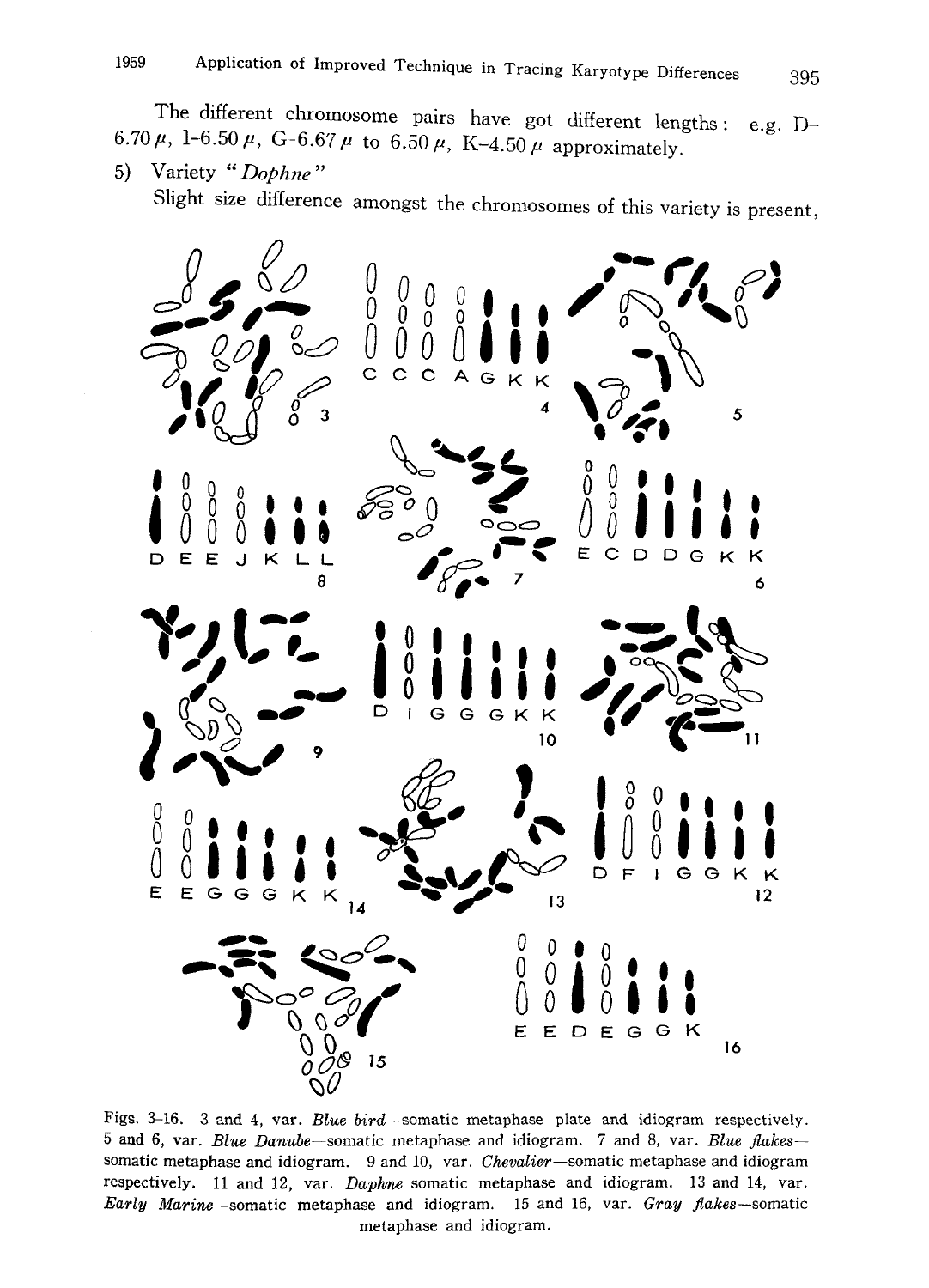which ranges from  $4.00 \mu$  to  $7.00 \mu$  approximately. The karyotype of this variety may be represented in the formula-2D, 2F, 2I, 4G, 4K. Of these five types of chromosomes two types  $(F \text{ and } I)$  involving two pairs are with secondary constrictions. The chromosomes of this variety are broadly of the following classes (Figs. 11 and 12):

1. One pair of long chromosomes without secondary constriction of D type.

2. Two pairs of nearly medium-sized chromosomes with secondary constrictions, one of F and the other of I type.

3. Two pairs of medium-sized chromosome of G type.

4. Two pairs of nearly short chromosomes of K type.

The different chromosomes have got different lengths; e.g.  $-D-7.00 \mu$ , F-6.85  $\mu$ , I-6.50  $\mu$ , G-5.80  $\mu$  to 6.00  $\mu$ , K-4.00  $\mu$  to 5.00  $\mu$  approximately.

6) Variety "Early Marine"

Slight size difference amongst the chromosomes of this variety is present, which ranges from 4.00  $\mu$  to 6.50  $\mu$  approximately. The karyotype of this variety may be represented as  $-4E$ , 6G, 4K. Out of these three types of chromosomes, one type (E) involving two pairs possesses secondary con strictions. The chromosomes of this variety are broadly of the following classes (Figs.  $13$  and  $14$ ):

1. Two pairs of long to medium-sized chromosomes of E type which are with secondary constrictions.

2. Three pairs of medium-sized chromosomes of G type.

3. Two pairs of nearly short chromosomes of K type.

The different chromosome pairs have got different lengths; e.g.— E-6.00  $\mu$  to 6.50  $\mu$ , G-4.70  $\mu$  to 5.30  $\mu$ , K-4.00  $\mu$  approximately.

7) Variety "Grey flakes"

Size difference amongst the chromosomes of this variety is present, which ranges from  $4.20 \mu$  to  $7.00 \mu$  approximately. The karyotype of this variety may be represented in the formula- $-2D$ , 6E, 4G, 2K. One type (E) involving three pairs is with secondary constrictions. The chromosomes of this variety are broadly of the following classes (Figs. 15 and 16):

1. Three pairs of long to nearly medium sized chromosomes of E type which bear secondary constrictions.

2. One pair of nearly medium sized chromosomes of D type.

3. Two pairs of medium sized chromosomes of G type.

4. One pair of nearly short chromosomes of K type.

The lengths of different pairs of chromosomes are—E-6.20  $\mu$  to 7.00  $\mu$ , D-6.40 $\mu$ , G-4.80 $\mu$  to 5.00 $\mu$ , K-4.20 $\mu$  approximately.

8) Variety "Harmony"

Size difference amongst the chromosomes of this variety is present which ranges from  $3.34 \mu$  to  $6.00 \mu$  approximately. The chromosomes of this variety may be represented in the formula-2B, 6D, 4G, 2K. Of these four types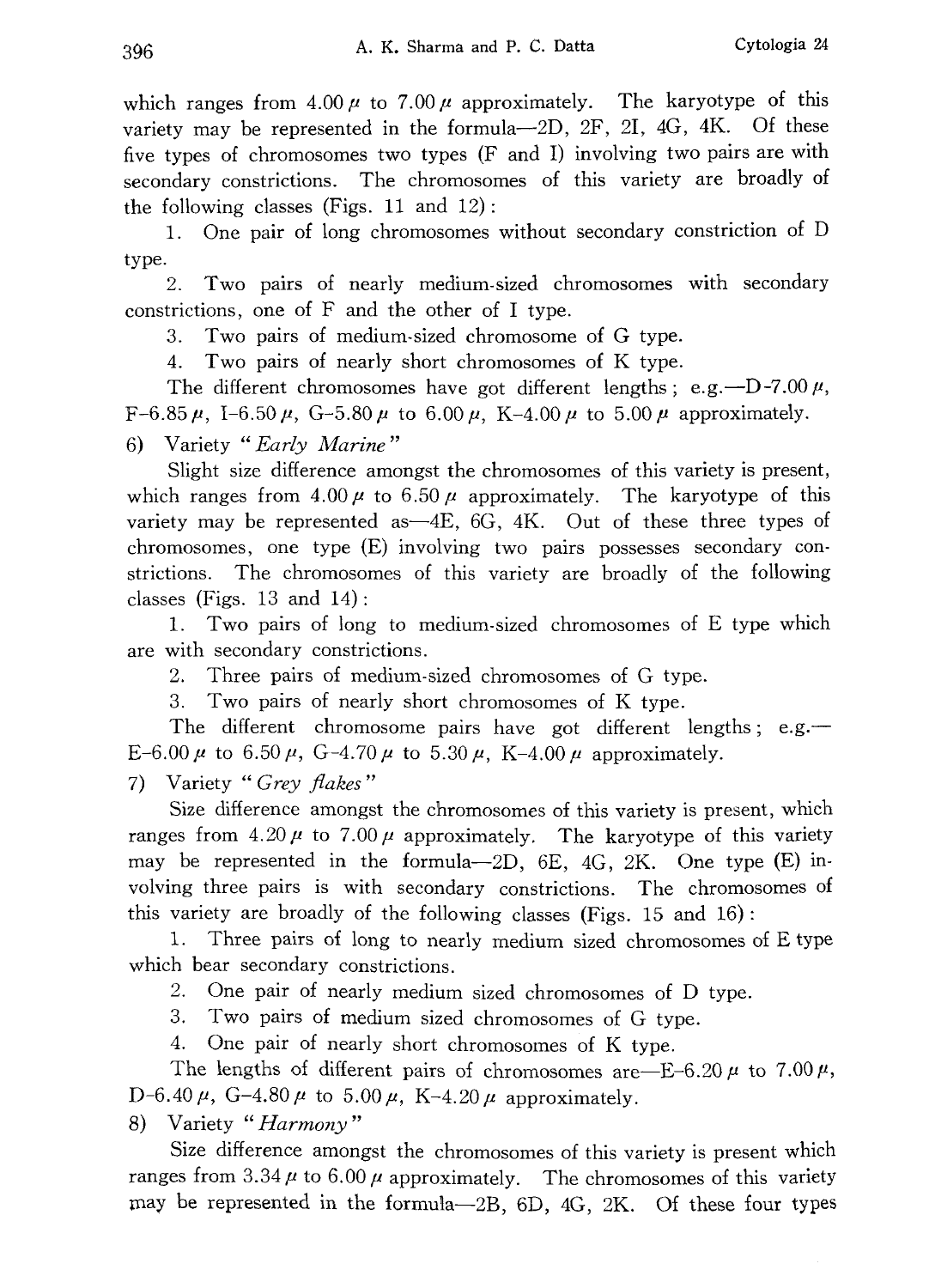of chromosomes, one type (B) involving one pair of chromosomes is with secondary constriction. The chromosomes of this variety are broadly of the following classes (Figs. 17 and 18):

1. One pair of long chromosomes bearing secondary constrictions of B type.

2. Three pairs of long to medium-sized chromosomes of D type .

3. Two pairs of medium-sized chromosomes of G type .

4. One pair of more or less short chromosomes of K type .

The different chromosome pairs have got different lengths, e.g.  $B-6.0$ D-4.50  $\mu$  to 5.50  $\mu$ , G-3.90  $\mu$  to 4.00  $\mu$ , K-3.34  $\mu$  approximately.

9) Variety "Lavender Glory"

The chromosomes of this variety differ slightly in size, which rangely from 4.00  $\mu$  to 6.70  $\mu$  approximately. The chromosomes may be represented in the formula-2C, 2E, 2H, 6G, 2K. Out of these, three types (C, E, and H) involving three pairs are with secondary constrictions. The chromosomes are broadly of the following classes (Figs. 19 and 20):

1. Three pairs of long chromosomes with secondary constrictions, or which one pair is of C type, one of E type and one of H type.

2. Three pairs of medium-sized chromosomes of G type.

3. One pair of nearly short chromosomes of K type.

The different chromosome pairs have got different lengths, e.g.  $-C$ -6.70 $\mu$ , E-6.70  $\mu$ , H-6.60  $\mu$ , G-5.70  $\mu$  to 6.20  $\mu$ , K-4.00  $\mu$  approximately.

10) Variety "Mariner"

The chromosomes of this variety differ slightly in size, which ranges from 7.70  $\mu$  to 11.00  $\mu$  approximately. The chromosomes may be represented in the formula-2A, 2D, 2E, 8G. Out of these four types of chromosomes, two types (A and E) involving two pairs are with secondary constrictions. The chromosomes are broadly of the following classes (Figs. 21 and 22):

1. Two pairs of long to medium-sized chromosomes with secondary constrictions, one of A and one of E types.

2. One pair of long chromosomes without secondary constriction of D type.

3. Four pairs of medium-sized chromosomes of G type.

The lengths of different chromosomes are  $-A-11.00\,\mu$ , D-9.50 $\mu$ , E-9.00 $\mu$ , G-7.70  $\mu$  to 9.00  $\mu$  approximately.

11) Variety "Oriental"

The chromosomes of this variety differ slightly in size, which ranges from  $6.00\,\mu$  to  $9.00\,\mu$  approximately. The chromosomal complement may be represented in the formula: 4E, 8G, 2K. Out of these three types of chromosomes, one type (E) involving two pairs of chromosomes possesses secondary constrictions. The chromosomes are broadly of the following classes  $(23 \text{ and } 24)$ :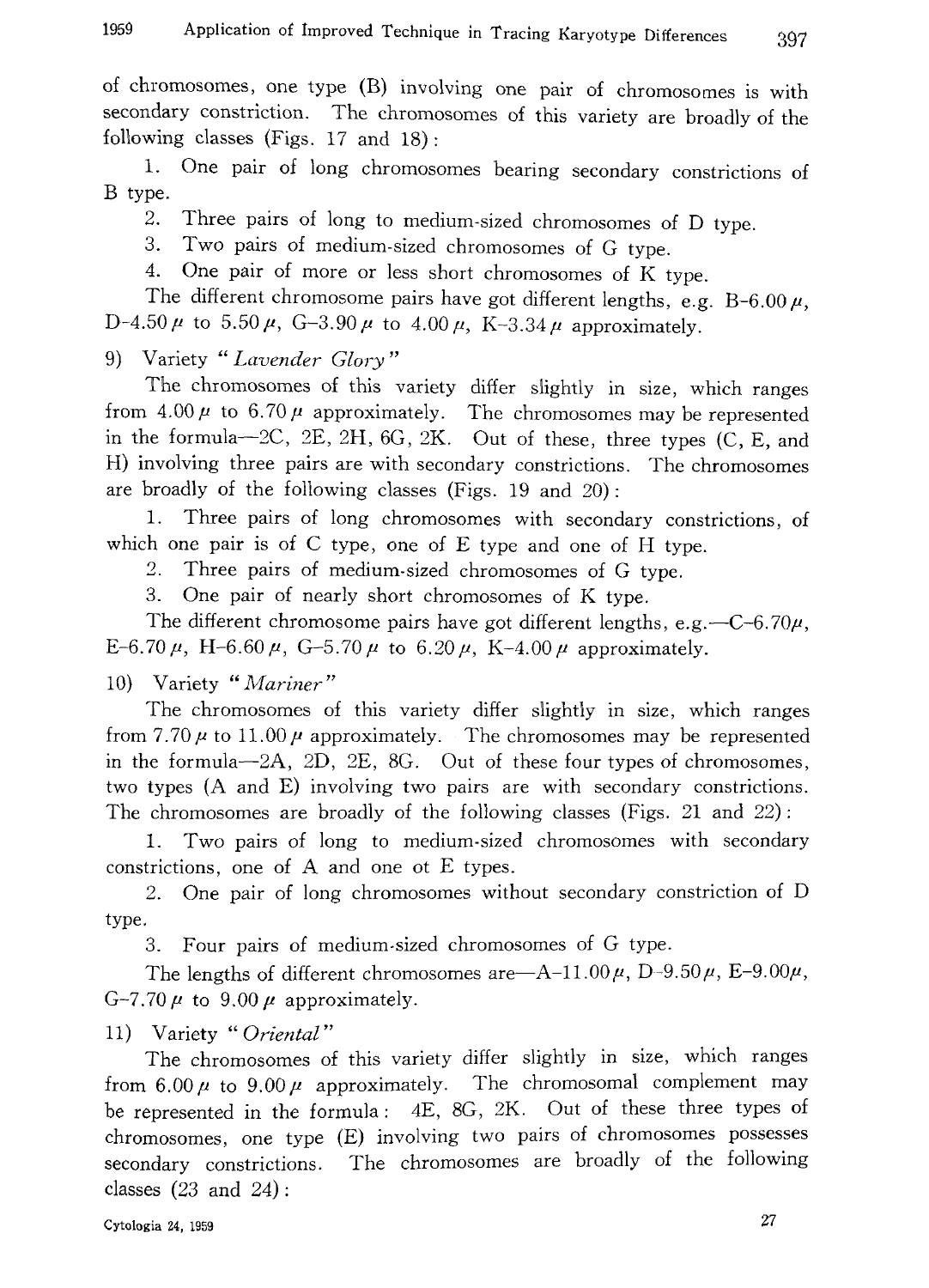1. Two pairs of long to medium-sized chromosomes of E type with secondary constrictions.

2. Four pairs of medium-sized chromosomes of G type.

3. One pair of nearly short chromosomes of K type.



Fig. 17-30. 17 and 18, var. Harmony-somatic metaphase and idiogram. 19 and 20, var. Lavender Glory-somatic metaphase and idiogram. 21 and 22, var. Mariner-somatic metaphase and idiogram. 23 and 24, var. Oriental-somatic metaphase and idiogram. 25 and 26, var. Princess blue-somatic metaphase and idiogram. 27 and 28, var. Princess rose-somatic metaphase and idiogram. 29 and 30, var. Princess white-somatic metaphase and idiogram respectively.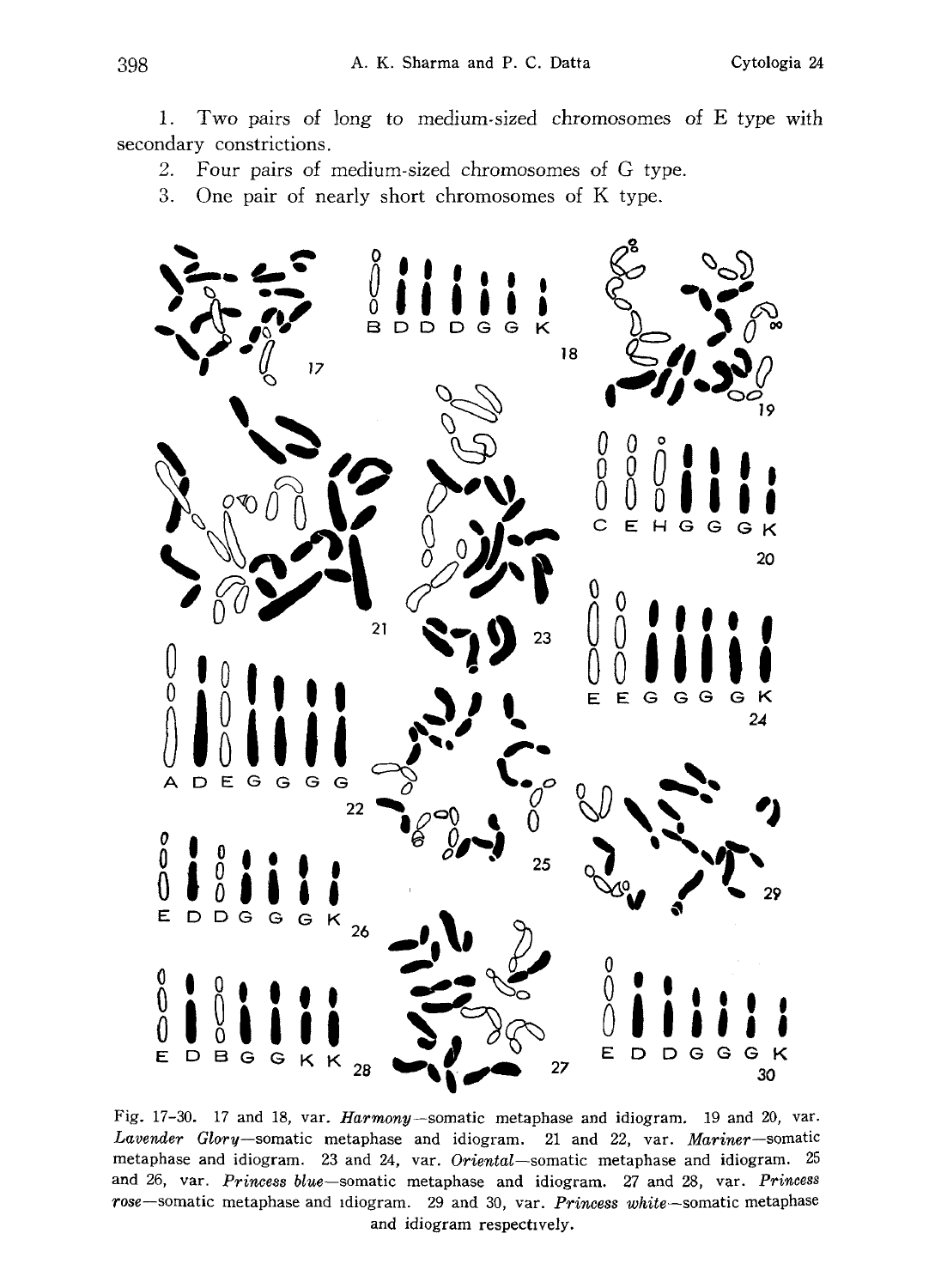The different chromosome pairs possess different lengths, e.g.  $-E$ -8.00  $\mu$ to 9.00  $\mu$ , G-6.67  $\mu$  to 7.67  $\mu$ , K-6.00  $\mu$  approximately.

12) Variety "Princess Elue"

The chromosomes of this variety differ slightly in size, which ranges from  $4.00 \mu$  to 6.00  $\mu$  approximately. The chromosomal complement may be represented in the formula-2D, 2E, 21, 6G, 2K. Out of these five types of chromosomes, two types (E and I) involving two pairs are with secondary constrictions. The chromosomes are broadly of the following classes (Figs. 25 and 26):

1. Two pairs of long to medium-sized chromosomes of E and I types which bear secondary constrictions.

2. One pair of long chromosomes of D type.

3. Three pairs of medium-sized chromosomes of G type.

4. One pair of short chromosomes of K type.

The lengths of different chromosome pairs are- $E$ -6.00 $\mu$ , D-5.85 $\mu$ , G-4.50  $\mu$  to 4.70  $\mu$ , I-5.00  $\mu$ , K-4.00  $\mu$  approximately.

# 13) Variety "Princess Rose"

The range in lengths of chromosomes of this variety is 5.50  $\mu$  to 6.50  $\mu$ approximately. The chromosomal complement may be represented in the formula-2B, 2D, 2E, 4G, 4K. Of these five types of chromosomes, two types (B and E) are nucleolar with secondary constrictions. The chromo somes are broadly of the following classes (Figs. 27 and 28):

1. Two pairs of long to medium sized chromosomes with secondary constrictions, one of B and one of E types.

2. One pair of long chromosomes of D type.

3. Two pairs of medium-sized chromosomes of G type.

4. Two pairs of nearly short chromosomes of K type.

Different pairs of chromosomes have got different lengths e.g. B-6.40  $\mu$ , D-6.40  $\mu$ , E-6.50  $\mu$ , G-5.70  $\mu$ , K-5.50  $\mu$  approximately.

14) Variety "Princess White"

The range in lengths of chromosomes of this variety is  $3.34\,\mu$  to 6.70  $\mu$ approximately. The chromosomal complement may be represented as  $-4D$ , 2E, 6G, 2K. Out of these four types of chromosomes-one type (E) bears secondary constrictions. The chromosomes are broadly of the following classes (Figs.  $25$  and  $30$ 

1. One pair of long chromosomes of  $E_{\rm F}$  secondary secondary secondary secondary conditions see  $\sim$ strictions.

2. Two pairs of mainly median to long chromosomes of D type.

3. Three pairs of medium-sized chromosomes of G type.

4. One pair of short chromosomes of  $\sim$   $\sim$  $D$ ifferent chromosome pairs have  $S^{\text{S}}$ 6.00  $\mu$ , E-6.70  $\mu$ , G-4.00  $\mu$  K-3.34  $\mu$  approx.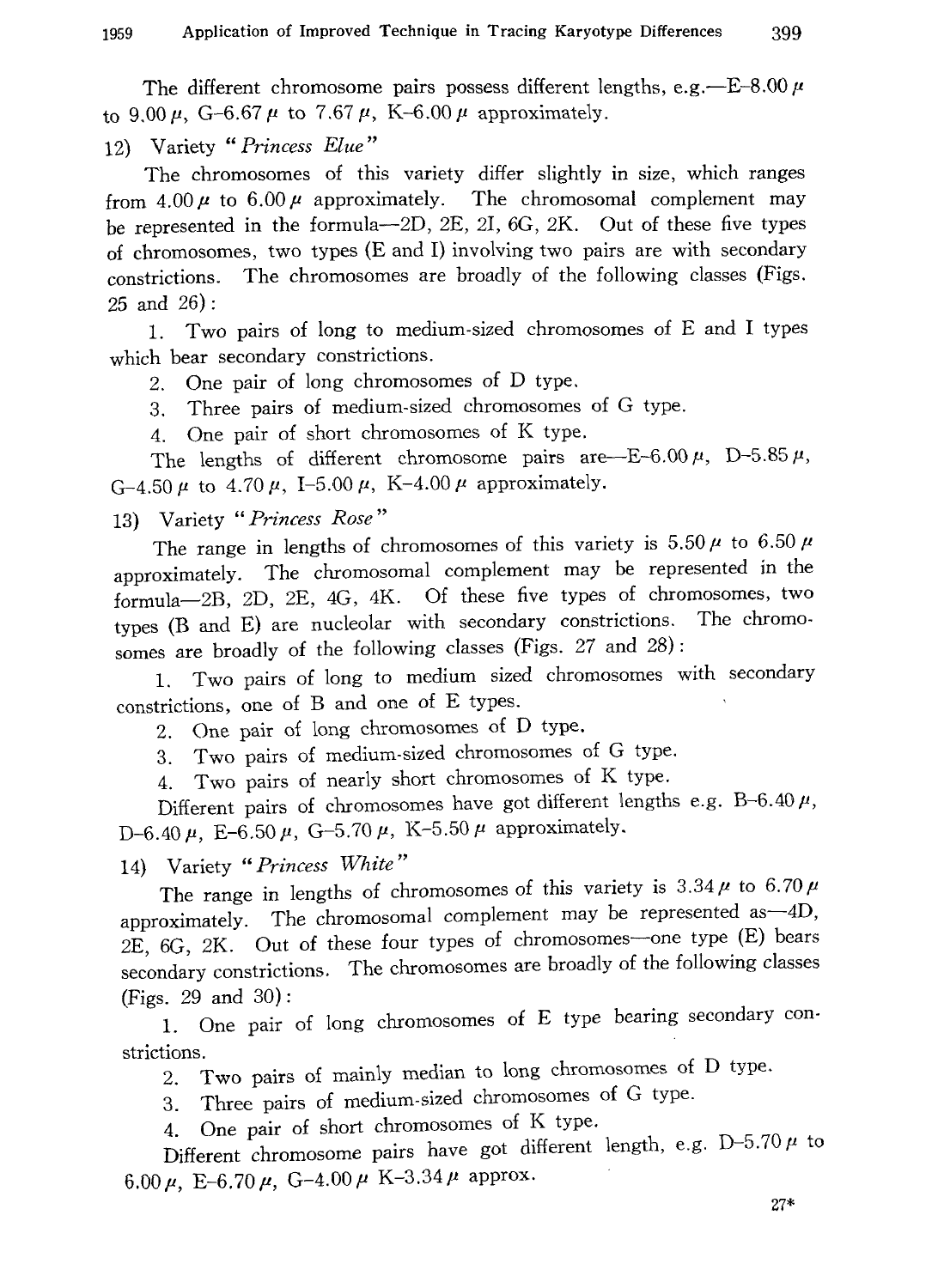## **Discussion**

1. Karyotype as a distinguishing criterion for different strains

The present work on different strains of Lathyrus odoratus brings out clearly a number of interesting features as regards their karyotypes. Evidences have been brought forward to show that the strains can be distinguished on the basis of the chromosome complements.

A general homogeneity between different strains is established by the gross morphology of the chromosome complements. All of them are charac terized by chromosomes varying from long to short in size, forming a graded series. No marked size difference is present and gradation is gradual, not abrupt. So far as the total length of chromatin matter per haploid comple ment is concerned, uniformity is also noticeable (vide Histogram). The differences in the total chromatin length exhibited between strain to strain are not very marked. The primary constriction mainly range from median to submedian in position. The secondary constrictions too vary similarly.

Inspite of the general homogeneity, a strain is characterised by its own karyotype. A thorough analysis of chromosome complements indicates dif ferences between one strain and another, clearly brought out with the pretreat ment chemicals applied here. In order to maintain a uniformity, pretreat ment procedure for all the strains had been kept constant.

Strains mainly differ with respect to the number and position of con striction regions in the chromosomes. For example in strain "Blue Bird" eight chromosomes have been found to possess secondary constrictions. Whereas the other extreme is exhibited by the strain-"Princess white", where only two chromosomes with secondary constrictions are present. Intermediate conditions with respect to this character are represented in other strains. In addition to the differences in number and nature of chromosome types with secondary constrictions, other chromosomes too show variation from one strain to another. All these characters taken together indicate that so far as these strains are concerned, they can easily be identified on the basis of their karyotype.

2. Role of structural changes of chromosomes in evolution of strains

Such differences between one strain and another in minute karyotypic details indicate the role of structural changes of chromosomes in the evolution of different strains of L. odoratus. There is no reason to assume that they have mainly been evolved through gene mutations involving flower colour.

If at all it is assumed that structural alterations have been an associated feature during evolution of the strains, the problem may be raised as to why all of them breed true and also show regular behaviour. Regular meiosis has been noted in all these cases. A possible explanation of this behaviour can however be offered by assuming if one takes into consideration that they have undergone intensive cultivation and selection by the horticulturists.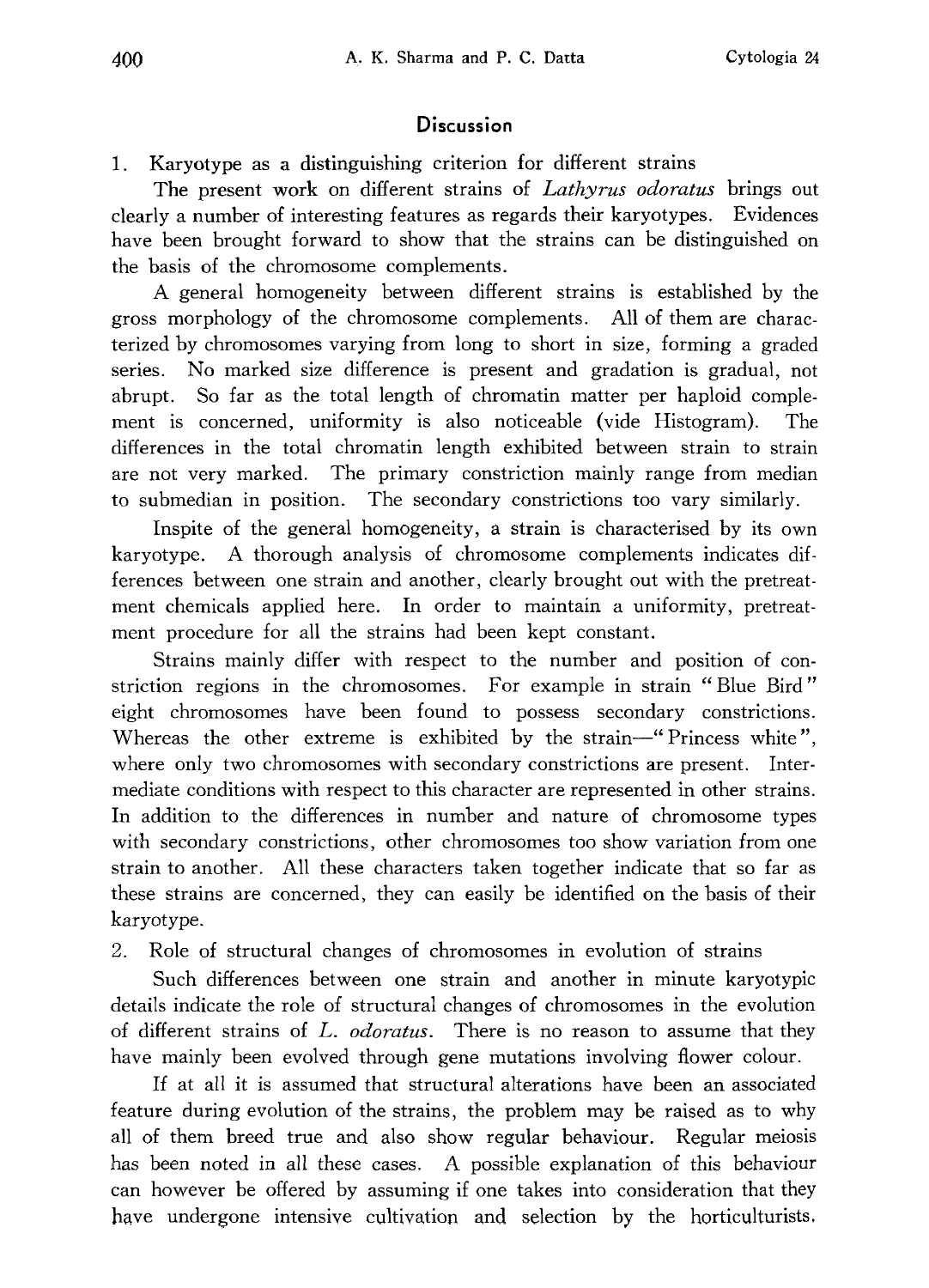Because of continued cultivation and selection structural alterations have all attained homozygosity. These strains may therefore be considered as all possibly homozygous for translocation. This is made however mainly on the basis of minor karyotypic differences and is yet to be substantiated through cross-breeding experiments. Cross-breeding between different strains may bring out heterozygous combination yielding expected configurations in meiosis and thus providing adequate proof of the assumption outlined above.

On the basis of the number of secondary constrictions it is not possible to state as to which of the strains represents a primitive condition. It may apparently seem that strains showing large number of secondary constrictions have possibly evolved from those with lesser number of constrictions in them. On the other hand, one cannot preclude this possibility that the lower number of secondary constrictions may have been evolved through loss of certain segments by amphiplasty during structural alterations. In view, however, of the data available on the plant genera (De Mol 1928, Chakravorti 1951), it appears that the strains with more secondary constrictions are comparatively more evolved than those with less number of constrictions in them.

#### Summary

In order to find out how far karyotypic changes or undetectable gene mutations have been associated with the origin of different varieties of Lathyrus odoratus, which differ in flower colour, leaf nature, tendril character etc., a thorough analysis of the karyotype of different pure varieties of L. odoratus have been carried out in the present investigation. For this purpose a new improved method involving pre-treatment with paradichlorobenzene was em ployed and the procedure for all the strains had been kept constant.

It has been revealed, that in spite of a homogeneity amongst all the strains, each strain is characterised by its own karyotype. They mainly differ with respect to the number and position of constriction regions in chromosomes. All these facts suggest that the structural changes of chromosomes have always been associated with the evolution of different varieties.

Regular meiosis noticed in these strains can be explained by assuming that through extensive cultivation and selection all the structural alterations have attained a state of homozygosity.

### References

- Bhaduri, P. N. and Ghosh, P. N. 1954. Chromosomal Biotypes in Emmer Wheat. Nature 174 (13): 934-35.
- Bhattacharjee, S. K. 1954. Cytogenetics of Lathyrus sativus Linn. Caryologia 6 (2-3): 333-337.
- Bose, S. 1956. Aberrations in the nucleolar chromosomes of inbred Rye. Hereditas 42 (3-4): 263-292.
- Chakravorti, A. K. 1951. Origin of Cultivated bananas of South East Asia. Ind. Jour. Genet. and Pl. br. 11 (1): 34-46.